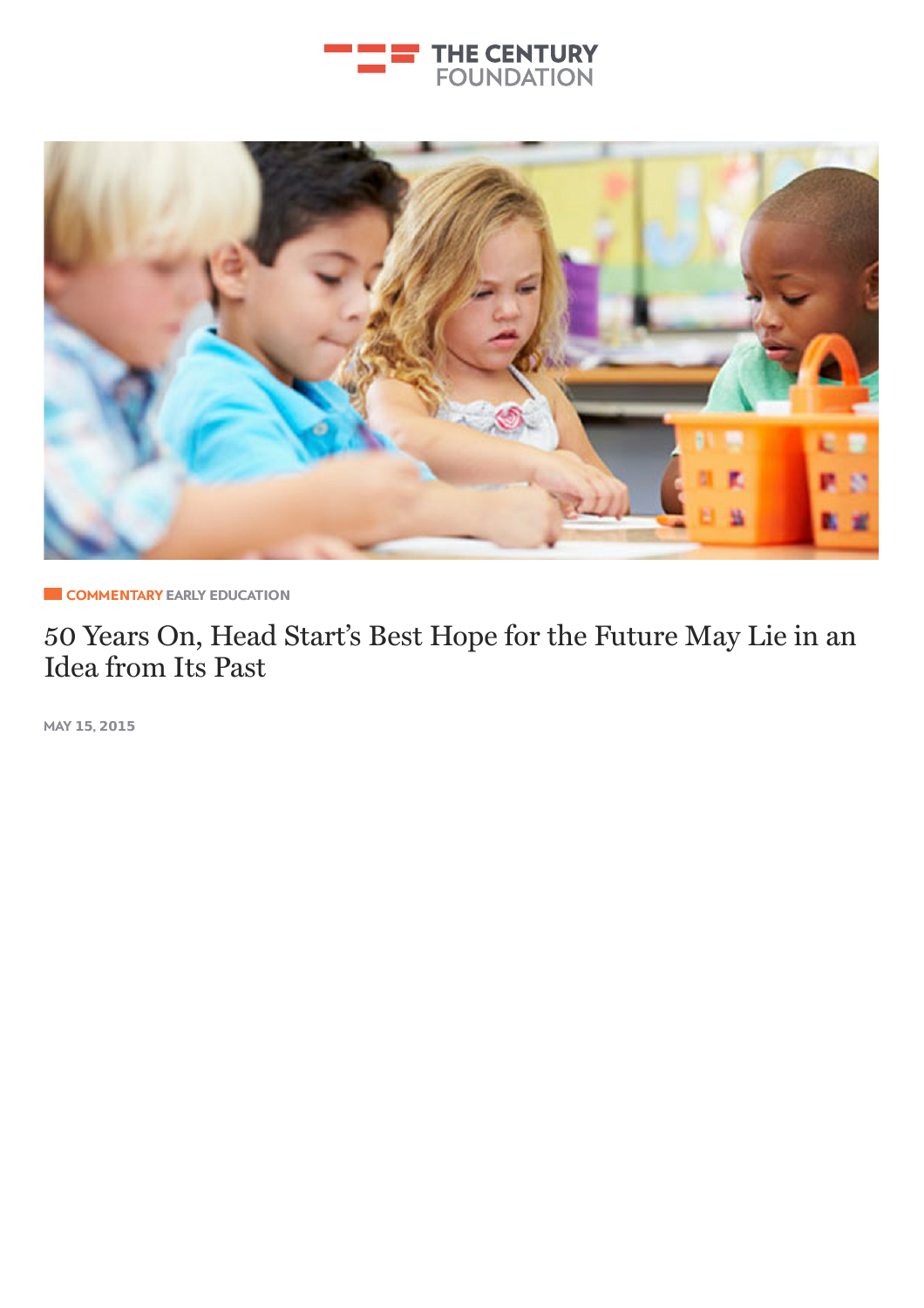On May 18, 1965, a beautiful spring day, President Lyndon B. Johnson spoke from the White House Rose Garden to [announce](http://www.presidency.ucsb.edu/ws/?pid=26973) a new federal initiative designed to fight child poverty: Head Start. Today, exactly fifty years later, Head Start is the oldest and largest public preschool program in the country, enrolling nearly one million children nationwide.

In keeping with the mission to alleviate poverty, Head Start is known for serving a population that is almost entirely low-income. But when Head Start was just getting off the ground, one of the program's founders had a different idea about the best way for the program to help poor children.

Developmental psychologist Edward Zigler—known as the ["Father](http://medicine.yale.edu/news/article.aspx?id=9000) of Head Start"—envisioned Head Start as a socioeconomically integrated program, offering low-income children the educational benefits of a diverse learning environment, while at the same time creating a broader base of political support for the program by serving middle-class families as well.

In the fifty years since its founding, this idea has been largely absent from the reality of Head Start. But the goal of a socioeconomically integrated Head Start program is an idea worth revisiting as we celebrate fifty years of Head Start and ponder the best ways to grow and strengthen the program moving forward.

# The Original Vision for a Socioeconomically Integrated Head Start

Zigler wanted Head Start classrooms to be socioeconomically integrated, educating low-income and middleclass students side by side. He writes in the 2010 book A Hidden [History](http://www.amazon.com/Hidden-History-Start-Development-Series/dp/0195393767) of Head Start, coauthored with Sally Styfco, about his efforts to build integration into the program:

Zigler wanted Head Start to enroll a 50-50 mix of low-income and middle-class children. In the end, he was only able to get agreement from the program's planners to allow Head Start programs to enroll up to 10 percent of students from families earning more than the poverty line. It was less than Zigler wanted, but, as he reflected, "at least the 10% rule sent a signal that the planners were aware that a socioeconomically integrated setting was a better developmental setting for children than segregated schooling."

That 10 percent allowance remains in the law today, along with a provision for 35 percent of seats to go to students from near-poor families earning 100-130 percent of the poverty line. In practice, however, few Head Start programs have taken advantage of these options, in some cases because the need among unserved families in poverty remains too great.

Today, just 5.5 percent of [children](http://www.childtrends.org/wp-content/uploads/2014/02/97_Head_Start.pdf) in Head Start come from families making 100-130 percent of the poverty line, and only 3 percent come from families earning more than 130 percent of poverty line. Moreover, the goal of integrated classrooms has all but vanished in the policy discussions around Head Start.

## Returning to Integration to Strengthen Head Start's Future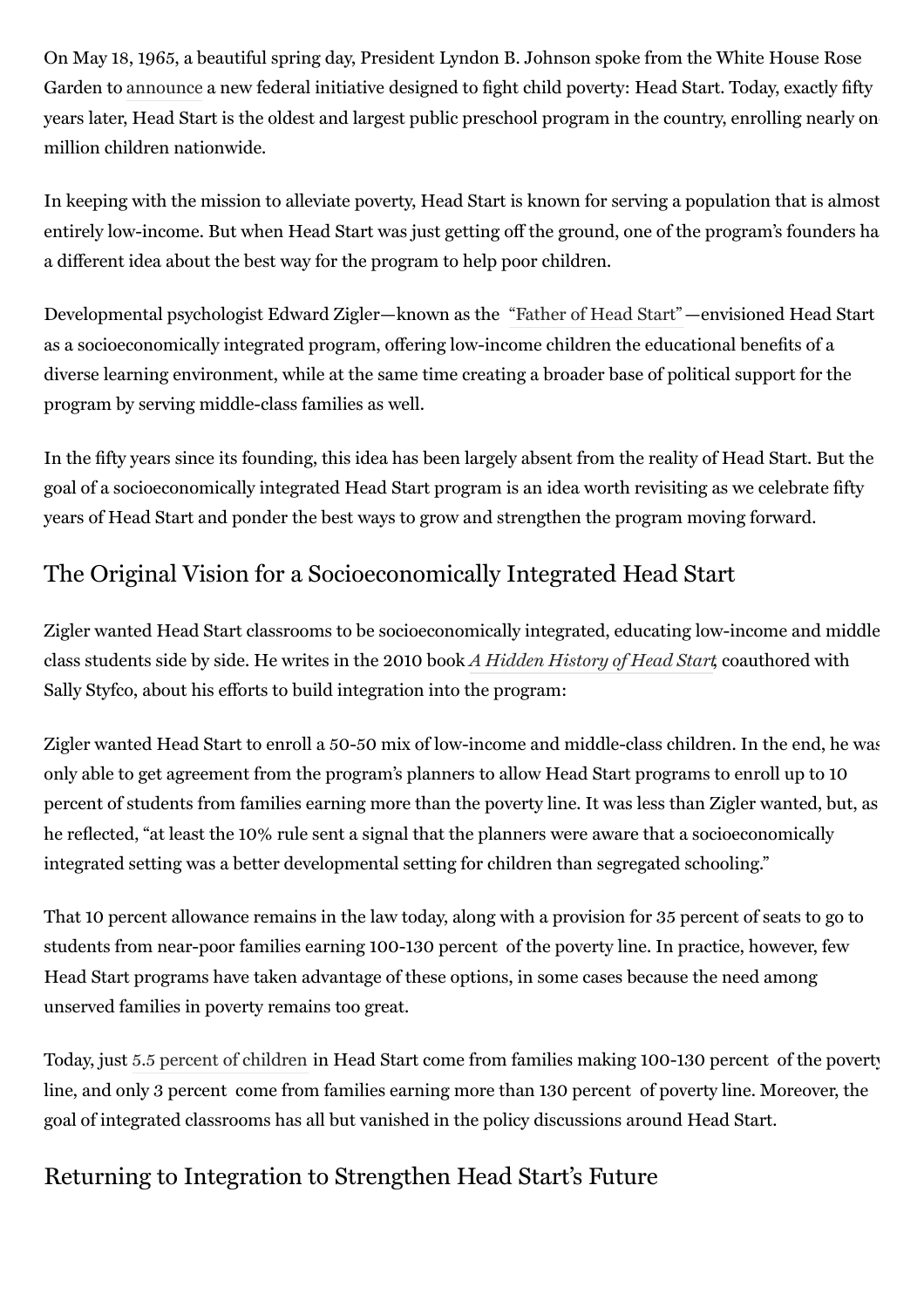This forgotten vision of a socioeconomically integrated Head Start should be more than an interesting historical factoid: integration should be a roadmap for Head Start's future as a key strategy for improving the quality of Head Start classrooms and broadening political support for the program.

### Improving Quality

[Longitudinal](http://blogs.reuters.com/great-debate/2012/12/27/does-head-start-work/) studies of Head Start children have shown significant gains in skills associated with kindergarten readiness and some impressive long-term outcomes, such as increased high school and college graduation rates, better health, and less likelihood of being arrested. But the quality of individual Head Start programs varies widely, and the early academic advantages associated with Head Start have been shown to fade out by the time students reach third grade.

We need to continue to invest in Head Start to expand enrollment: six in ten four-year-olds in the United States lack access to any public [preschool](http://www2.ed.gov/documents/early-learning/matter-equity-preschool-america.pdf) programs . But it is also essential that we improve the quality of Head Start programs to ensure the best possible outcomes for children.

Creating integrated classrooms should be part of that strategy.

Preschool classroom diversity is an important component of program quality, as my colleagues and I explain in a [recent](http://tcf.org/bookstore/detail/a-better-start) report from The Century Foundation and the Poverty & Race Research Action. Research shows that preschool children in economically mixed classrooms learn more, on average, than peers in classrooms with concentrated poverty, controlling for students' individual backgrounds.

#### Building Political Support

Middle-class families enrolled in Head Start programs could also become important political allies when it comes to funding the program. In states and cities with universal pre-K [programs](http://tcf.org/bookstore/detail/lessons-from-new-york-citys-universal-pre-k-expansion), like Georgia, Oklahoma, and—most recently—New York City, popular and bipartisan political support for the programs has stemmed, in part, from the fact that families of all incomes stand to benefit. Seven in ten Americans favor federal funding for universal pre-K programs.

### Making It a Reality

Moving to the 50 percent low-income, 50 percent middle-class enrollment model that Edward Zigler imagined would require a huge shift in Head Start policy that is unlikely to happen immediately. But we can create more opportunities for socioeconomically diverse Head Start classrooms by building on existing elements of the program in two key ways:

- 1. Increase Head Start funding to allow centers to expand enrollment, and encourage more Head Start providers to take advantage of the option to enroll a portion of students from above the poverty line.
- 2. Enable and encourage blended funding, allowing more Head Start providers to follow the lead of centers